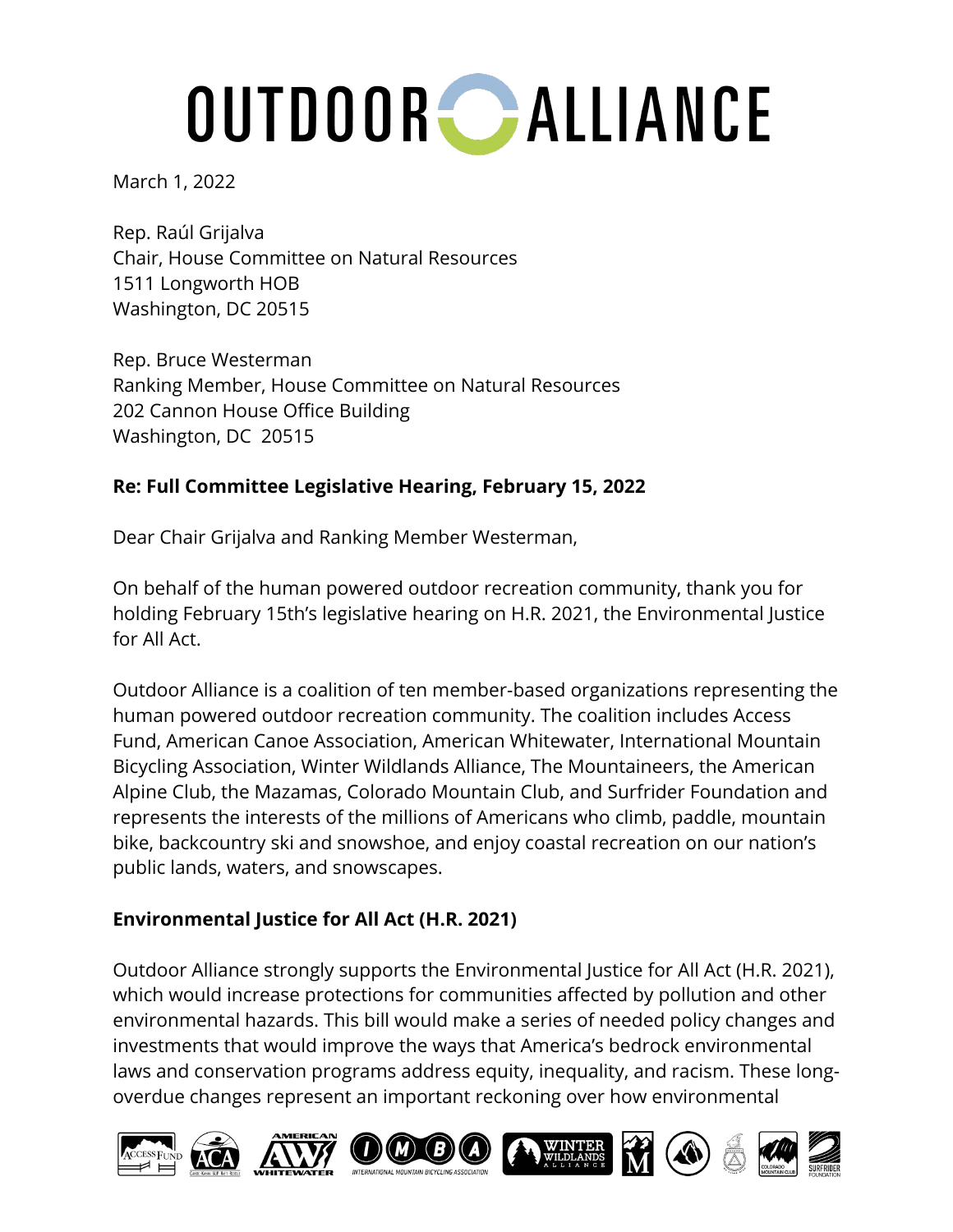decisions are made and which communities benefit from environmental protections.

We commend the bill's sponsors for the process by which H.R. 2021 was developed. This bill is the result of a multi-year process that incorporated input from environmental justice leaders and front-line communities throughout the country. This sort of front-end collaboration provides a model for community input on legislation and ensures that H.R. 2021 addresses the concerns of those most affected by the systems that perpetuate environmental injustice.

We are especially encouraged by the inclusion of Sections 11–14 of the bill, which acknowledge that access to nature is an environmental justice issue, and Sections 28–29, which help ensure a more appropriate return for fossil fuel development activities and devote revenues towards a just transition. These sections are addressed in more detail below.

### *Sec. 11. Access to parks, outdoor spaces, and public recreation opportunities.*

Outdoor recreation is the most common way in which Americans come to know their public lands and waters and develop a stewardship ethic. Recreation activities help provide a connection to place; personal and health benefits; community connection; and vibrant economies. Too many Americans, however, lack ready access to these opportunities. Section 11 would create a dedicated funding source for the Outdoor Recreation Legacy Partnership (ORLP) grant program to improve access to outdoor recreation opportunities in underserved communities, and we strongly support its inclusion in H.R. 2021.

#### *Sec. 12. Transit to trails grant program.*

Section 12 would create a grant program to connect underserved urban communities and rural communities to green spaces. Access to reliable transportation is among the most significant barriers for underserved communities to participate in outdoor recreation. This section focuses on creating public transportation to connect communities with insufficient parks and green spaces with public lands and recreation opportunities. This program makes existing public lands more available to local communities that lack good access to green spaces,

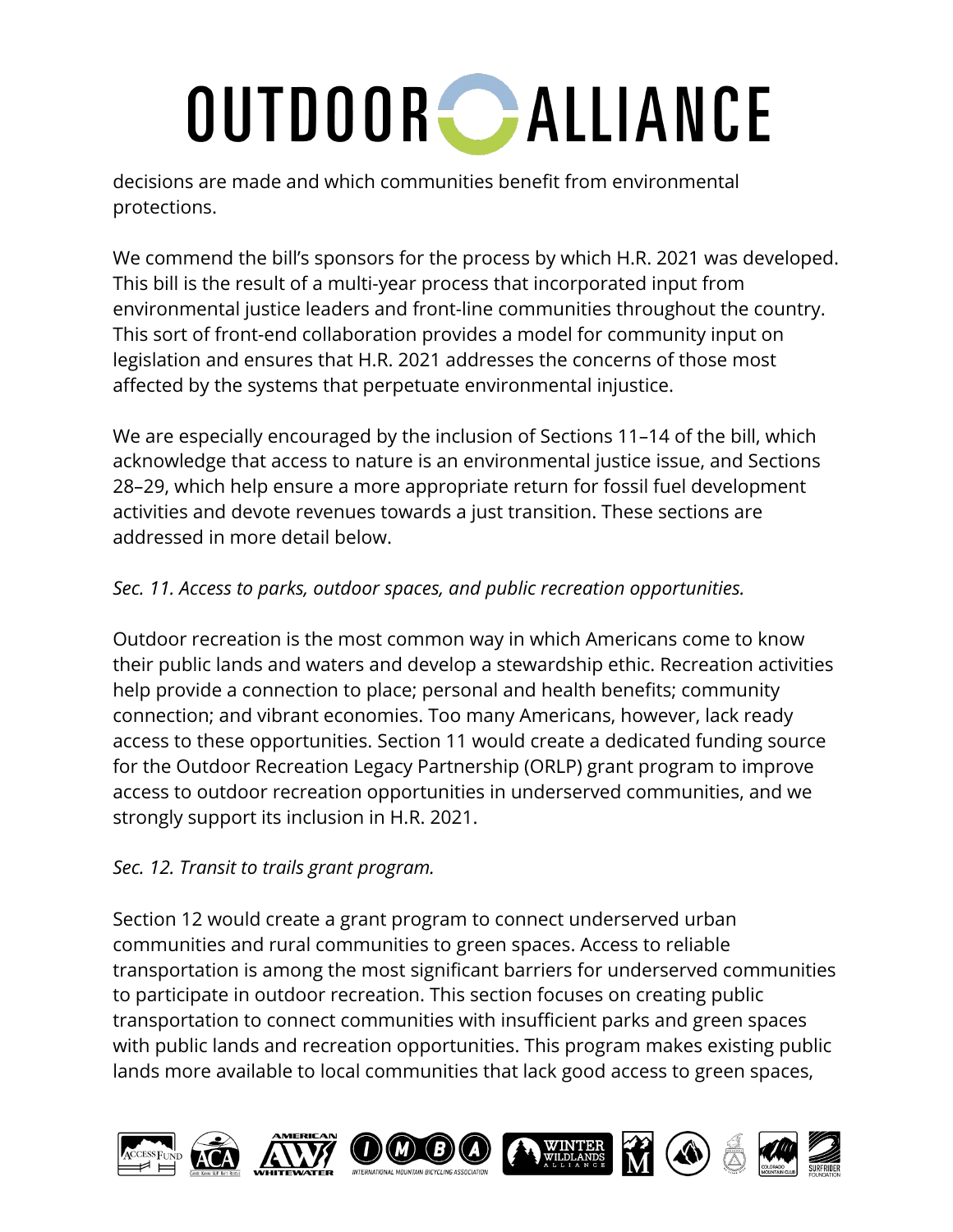helping to ensure that public lands are not just available, but accessible to everyone in America.

## *Sec. 13. Repeal of sunset for the Every Kid Outdoors program.*

The Every Kid Outdoors Program encourages fourth graders to experience America's public lands and waters by providing free access to thousands of sites throughout the U.S., including National Parks. This program helps to give kids the opportunity to experience outdoor recreation early in life, which can have lifelong health benefits and helps inspire the next generation of caretakers for America's public lands. The John D. Dingell, Jr. Conservation, Management, and Recreation Act, which codified this program in 2019, included a sunset provision that would cause this important program to expire in 2026. Section 13 would remove the sunset provision, making the benefits of the Every Kid Outdoors Program permanent.

## *Sec. 14. Protections for environmental justice communities against harmful Federal actions.*

Section 14 would strengthen the National Environmental Policy Act (NEPA) so that environmental justice concerns are better accounted for in the NEPA process. This section would require federal agencies to more explicitly consider the impacts of federal actions on environmental justice communities. Importantly, agencies would be required to assess whether federal actions would impact an environmental justice community's ability to access public parks, outdoor spaces, and public recreation opportunities. This section would provide for earlier, more robust public comment opportunities for federal actions that would affect environmental justice communities and would also improve Tribal representation in the NEPA process.

### *Sec. 28. Revenues for just transition assistance; Sec. 29. Economic revitalization for fossil fuel-dependent communities.*

Outdoor Alliance strongly supports the leasing reform measures proposed in Section 28, including reducing the frequency of lease sales, increasing royalty rates, and establishing fees to disincentivize speculative leasing. These reforms, taken together, will help to curb the market distortions that come from giving away public resources at artificially low rates and help to ensure that communities and

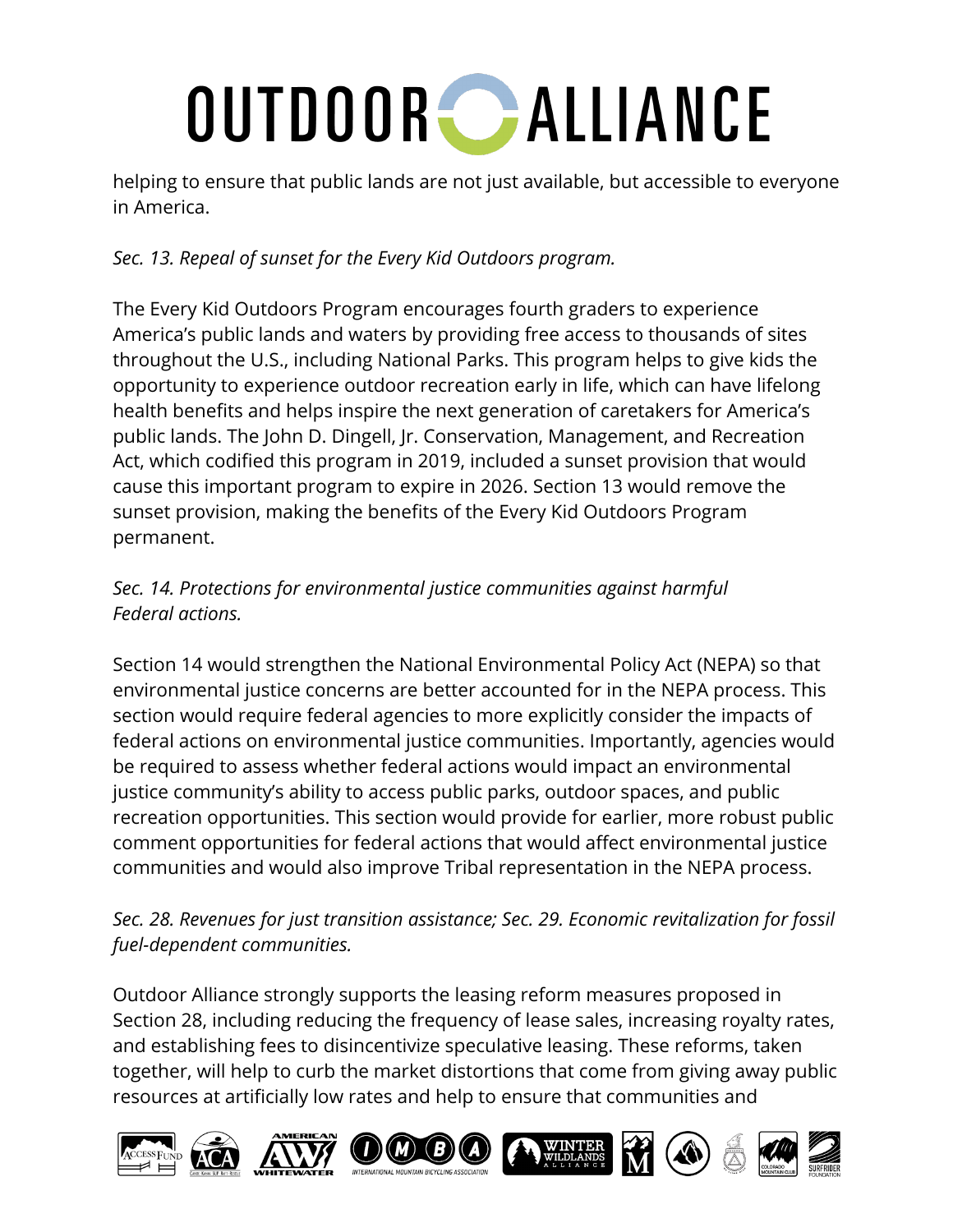organizations like ours will have better opportunities to identify and mitigate conflicts with other resource values, including recreation.

Additionally, we strongly support efforts to ensure a just transition for fossil fueldependent communities. Outdoor recreation opportunities can and will play an important role in community revitalization, both through the outdoor recreation economy and as amenities that help communities attract businesses and workers in a diverse array of industries while simultaneously improving the quality of life for existing residents. While we see the potential for communities to use revenues provided under this section to develop outdoor recreation infrastructure and opportunities, we believe this section could be strengthened by a specific acknowledgment of outdoor recreation opportunities and infrastructure in Section 29(e)(1).

\* \* \*

On behalf of the human-powered outdoor recreation community, thank you for your work in advancing this important bill. We look forward to working with you to support a healthy environment for all people.

Best regards,

Louis SU

Louis Geltman Policy Director Outdoor Alliance

cc: Adam Cramer, Chief Executive Officer, Outdoor Alliance Chris Winter, Executive Director, Access Fund Beth Spilman, Executive Director, American Canoe Association Mark Singleton, Executive Director, American Whitewater Kent McNeill, CEO, International Mountain Bicycling Association Todd Walton, Executive Director, Winter Wildlands Alliance Tom Vogl, Chief Executive Officer, The Mountaineers Jamie Logan, Interim Director, American Alpine Club